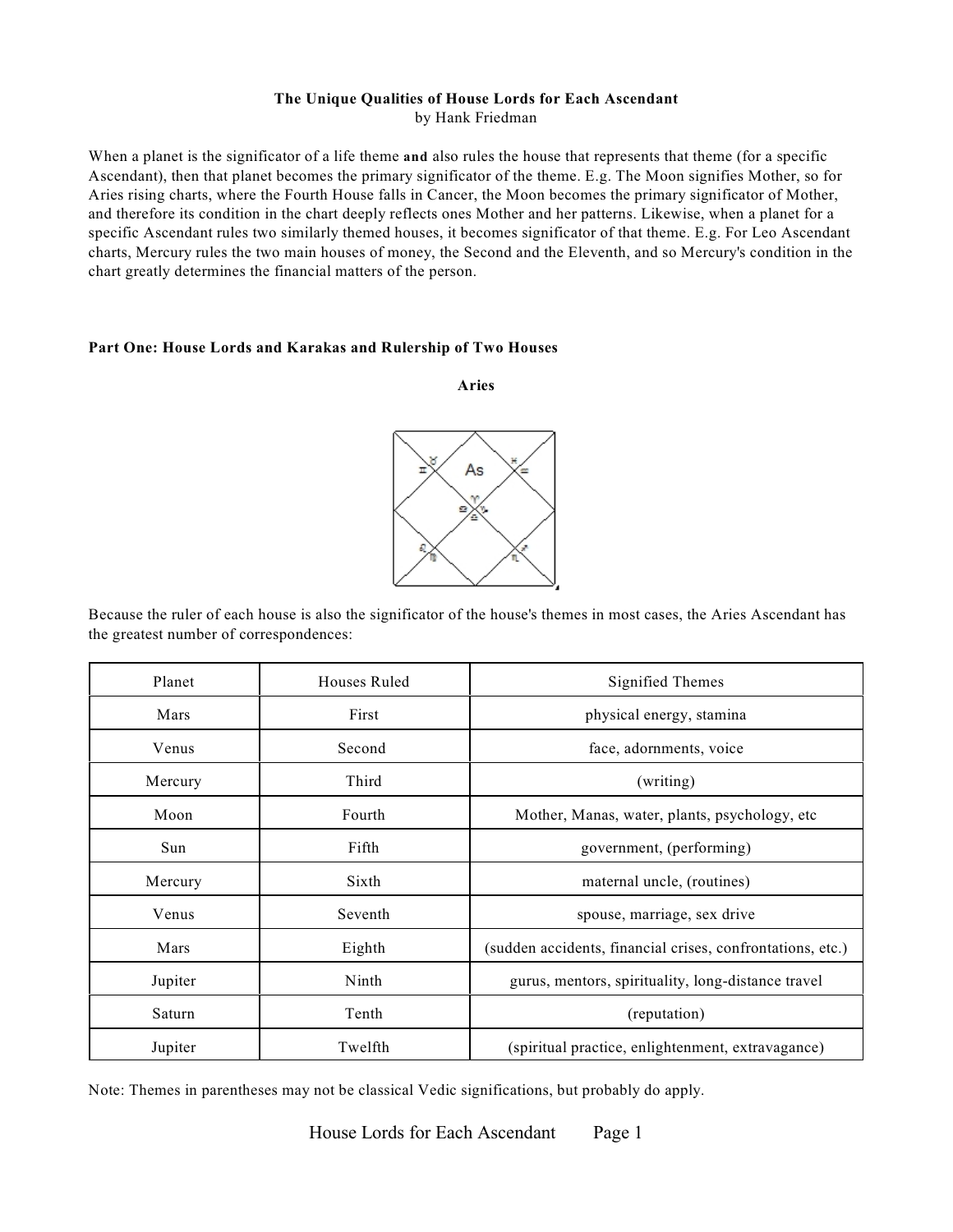#### **Taurus**



| Planet        | Houses Ruled      | Signified Themes                                                                 |
|---------------|-------------------|----------------------------------------------------------------------------------|
| Venus         | First & Sixth     | health $\&$ illness                                                              |
| Mercury       | Second            | (Speech)                                                                         |
| Mars          | Seventh & Twelfth | sexual passion, foreign travel, exile & alienation                               |
| <b>Saturn</b> | Tenth             | (reputation)                                                                     |
| Jupiter       | Eleventh          | elder siblings, easy money, fulfillment $\&$ other 11 <sup>th</sup> house themes |

**Gemini**



| Planet  | Houses Ruled | Signified Themes                              |
|---------|--------------|-----------------------------------------------|
| Moon    | Second       | (insecurities, the face)                      |
| Mercury | Fourth       | education (especially high school)            |
| Mars    | Sixth        | accidents, acute illnesses, conflict, enemies |
| Jupiter | Seventh      | spouse*                                       |
| Saturn  | Eighth       | longevity, hardship, death, obstacles         |
| Jupiter | Tenth        | professional life                             |
| Venus   | Twelfth      | sexual fulfillment                            |

\*Some astrologers use Jupiter as the significator of the husband, and as such, Jupiter would become a dual significator as lord of the Seventh house.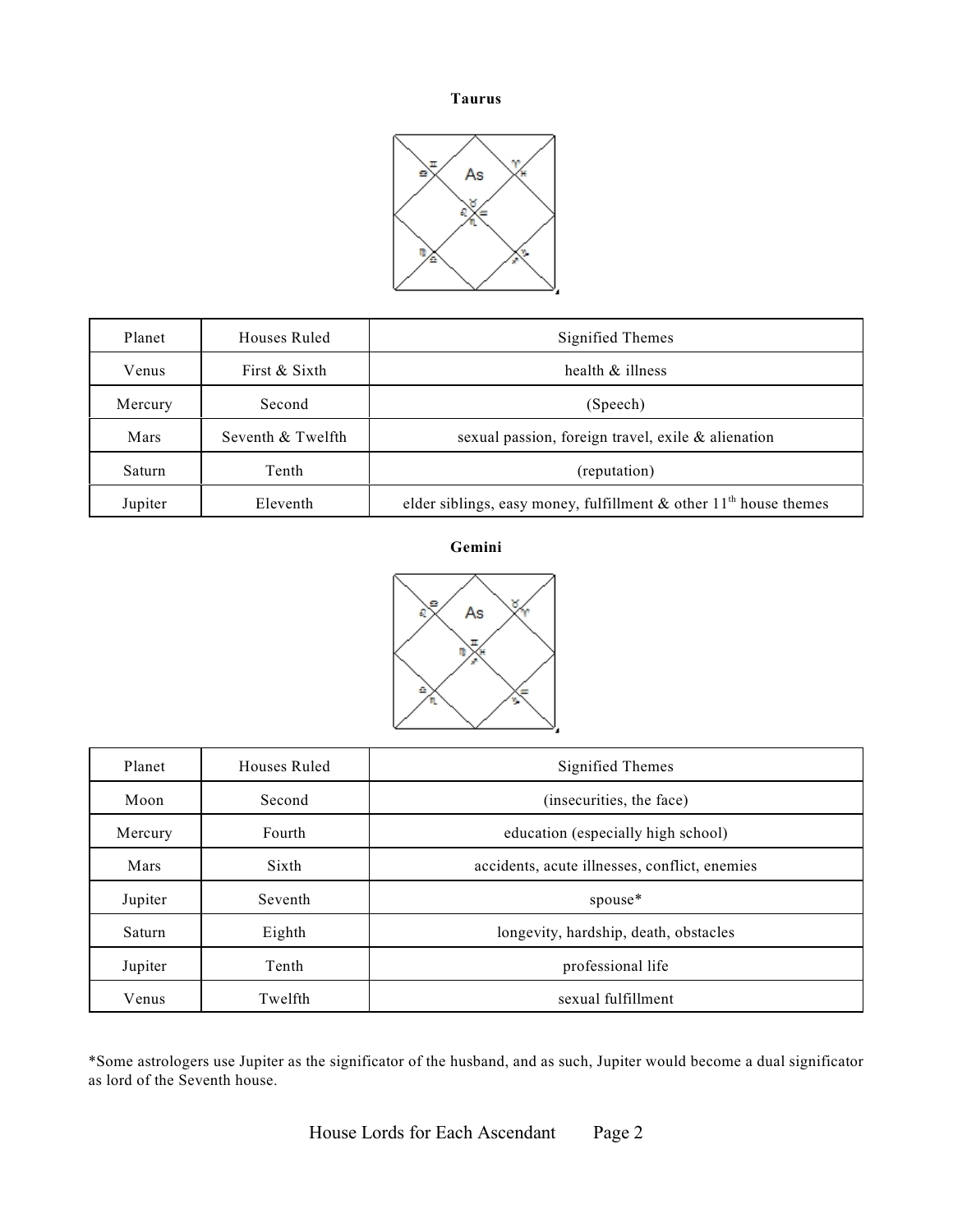### **Cancer**



| Planet  | Houses Ruled      | Signified Themes                                   |
|---------|-------------------|----------------------------------------------------|
| Mercury | Third             | (writing and drafting)                             |
| Venus   | Fourth            | vehicles, conveyances                              |
| Venus   | Fourth & Eleventh | friendships (fulfillment, social life)             |
| Saturn  | Eighth            | longevity, hardship, death, obstacles              |
| Jupiter | Ninth             | gurus, mentors, spirituality, long-distance travel |

**Leo**



| Planet  | Houses Ruled      | Signified Themes                                                        |
|---------|-------------------|-------------------------------------------------------------------------|
| Sun     | First             | self, vitality, popularity, success                                     |
| Mercury | Second            | (speech)                                                                |
| Mercury | Second & Eleventh | financial matters and status                                            |
| Venus   | Third             | (art work using ones hands)                                             |
| Mars    | Fourth            | property                                                                |
| Mars    | Fourth & Ninth    | parents, parental issues                                                |
| Jupiter | Fifth             | children, wisdom, good karma from past lives, other $5th$ house matters |
| Saturn  | Sixth             | chronic diseases, longstanding debts                                    |
| Moon    | Twelfth           | (sleep, anxieties, reactions to loss)                                   |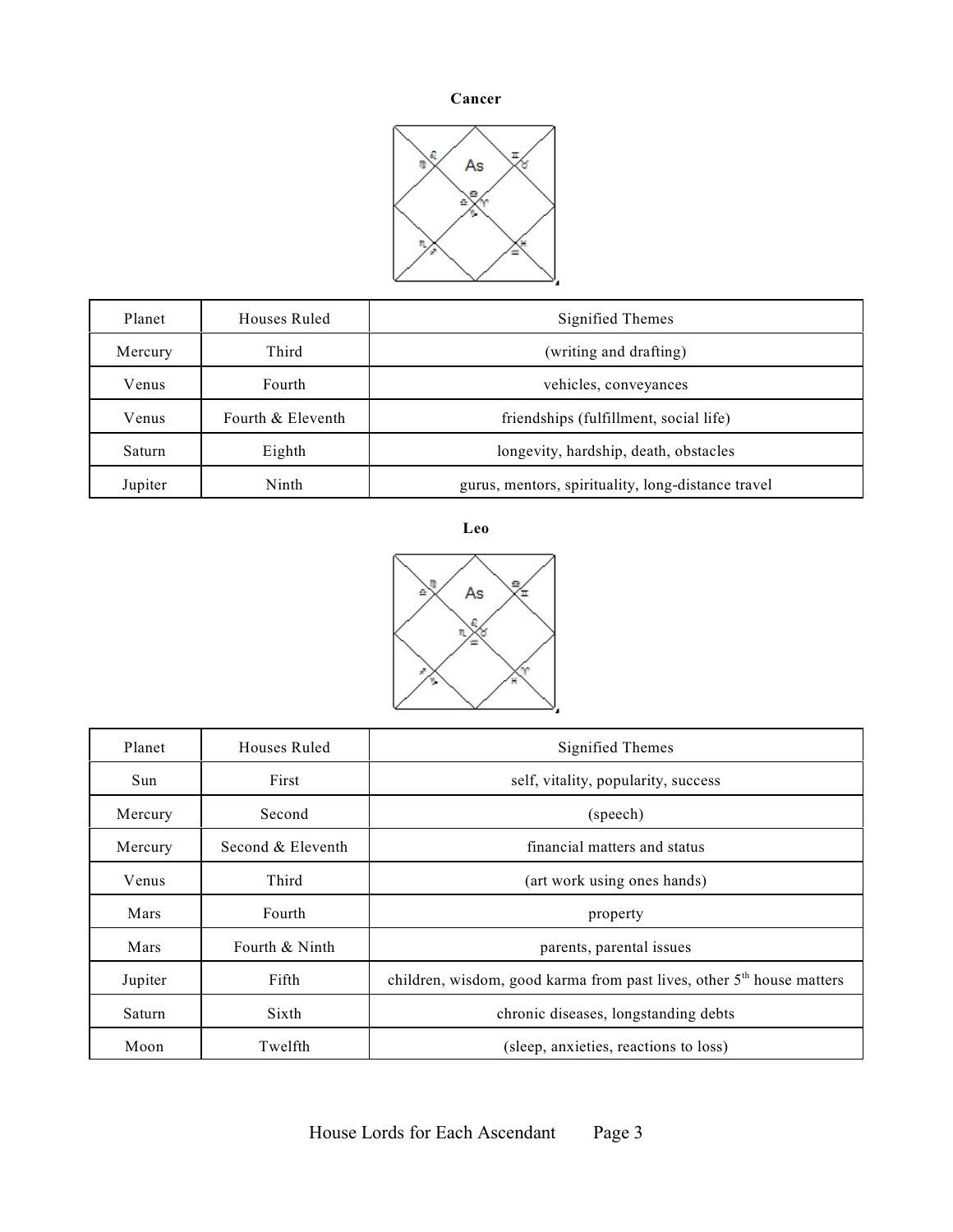



| Planet  | Houses Ruled     | Signified Themes                                                               |
|---------|------------------|--------------------------------------------------------------------------------|
| Mercury | First & Tenth    | success                                                                        |
| Venus   | Second           | (beauty, adornments, voice quality)                                            |
| Mars    | Third            | younger siblings, courage, enterprise, and other 3 <sup>rd</sup> house matters |
| Mars    | Third $&$ Eighth | longevity                                                                      |
| Saturn  | Sixth            | chronic diseases, longstanding debts                                           |
| Jupiter | Seventh          | spouse*                                                                        |
| Mars    | Eighth           | (sexual issues $\&$ sudden accidents, financial crises, confrontations, etc.)  |
| Mercury | Tenth            | commerce and business dealings                                                 |

\*Some astrologers use Jupiter as the significator of the husband, and as such, Jupiter would become a dual significator as lord of the Seventh house.

**Libra**



| Planet  | Houses Ruled     | Signified Themes                                                    |
|---------|------------------|---------------------------------------------------------------------|
| Mars    | Second & Seventh | life-threatening diseases, financial dearth                         |
| Saturn  | Fourth           | property*                                                           |
| Mars    | Seventh          |                                                                     |
| Venus   | Eighth           | sexual passion                                                      |
| Mercury | Ninth & Twelfth  | spirituality, long-distance travel, foreign residence, pilgrimages) |

\* Saturn is the secondary karaka of property.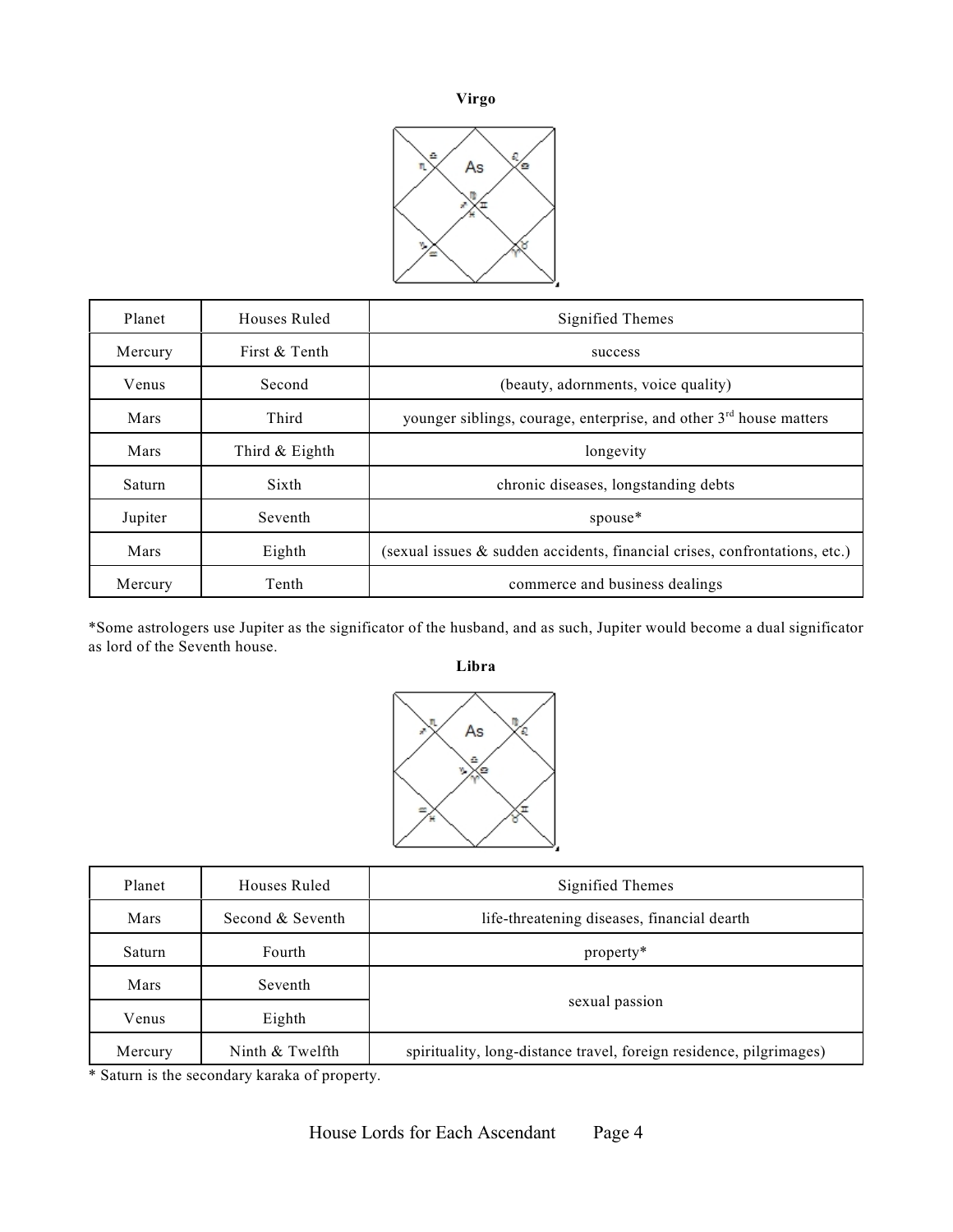## **Scorpio**



| Planet  | Houses Ruled          | Signified Themes                                                        |
|---------|-----------------------|-------------------------------------------------------------------------|
| Mars    | First                 | (vitality, health)                                                      |
| Jupiter | Second                | wealth                                                                  |
| Saturn  | Fourth                | property*                                                               |
| Jupiter | Fifth                 | children, wisdom, good karma from past lives, other $5th$ house matters |
| Mars    | Sixth                 | acute diseases, accidents, conflicts                                    |
| Venus   | Seventh               | spouse, sexual desire, marriage                                         |
| Venus   | eventh & Twelfth<br>S | sexual patterns & fulfillment, foreign travel & residence, exile        |
| Sun     | Tenth                 | fame, authority                                                         |

\* Saturn is the secondary karaka of property.

## **Sagittarius**



| Planet  | Houses Ruled | Signified Themes            |
|---------|--------------|-----------------------------|
| Sun     | Ninth        | Father                      |
| Mercury | Tenth        | commerce, business dealings |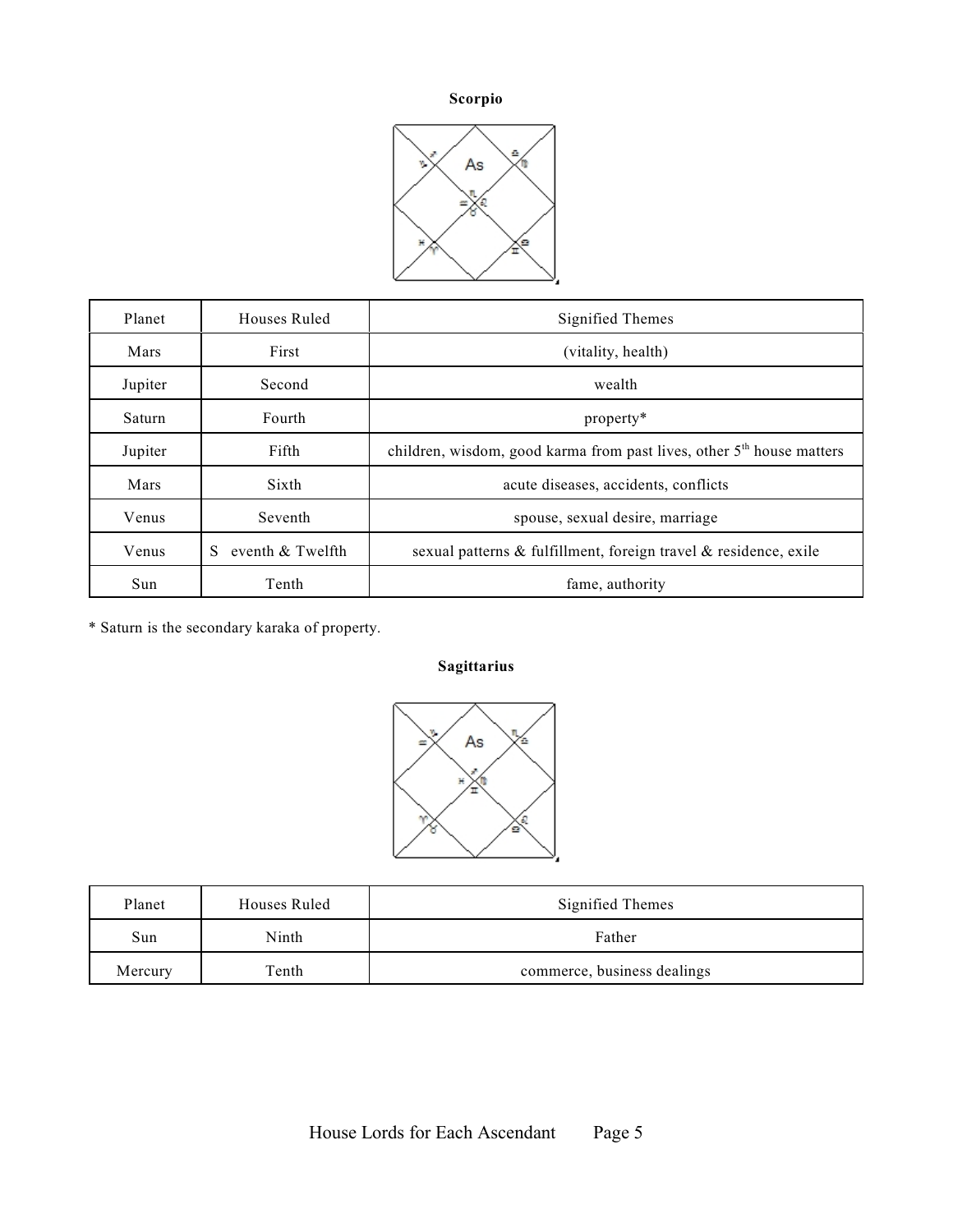# **Capricorn**



| Planet  | Houses Ruled      | Signified Themes                                  |
|---------|-------------------|---------------------------------------------------|
| Mars    | Fourth            | property                                          |
| Mars    | Fourth & Eleventh | friendship, fulfillment                           |
| Mercury | Sixth             | maternal uncle, (routines)                        |
| Jupiter | Twelfth           | (spiritual practice, enlightenment, extravagance) |

## **Aquarius**



| Planet  | Houses Ruled      | Signified Themes                                                                 |
|---------|-------------------|----------------------------------------------------------------------------------|
| Jupiter | Second & Eleventh | financial matters and status                                                     |
| Mars    | Third             | younger siblings, courage, enterprise, and other $3rd$ house matters             |
| Venus   | <b>Fourth</b>     | vehicles, conveyances                                                            |
| Venus   | Fourth & Ninth    | parents, parental issues                                                         |
| Jupiter | Eleventh          | elder siblings, easy money, fulfillment $\&$ other 11 <sup>th</sup> house themes |
| Saturn  | Twelfth           | expenses, losses, suffering                                                      |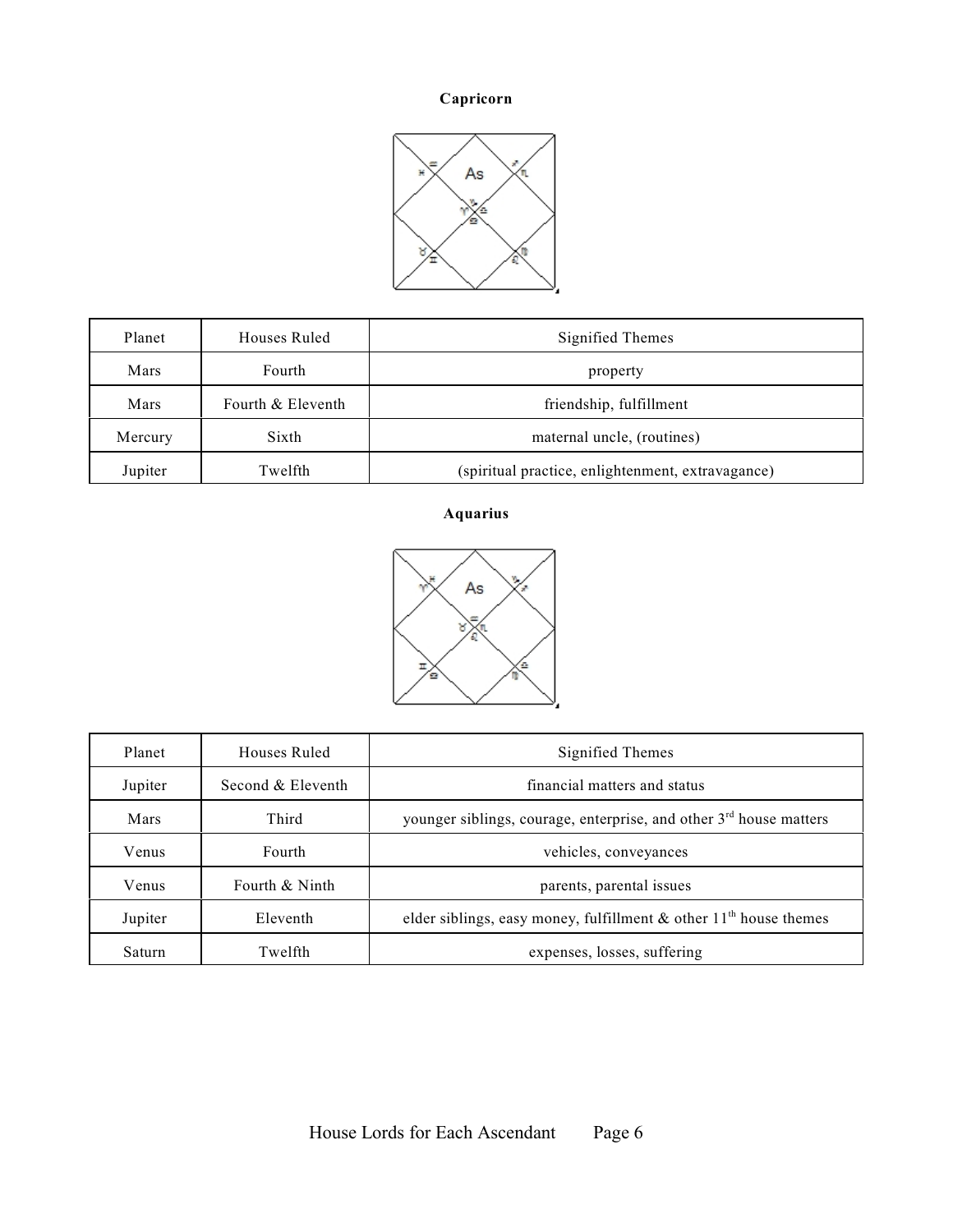



| Planet  | Houses Ruled     | Signified Themes                   |
|---------|------------------|------------------------------------|
| Jupiter | First & Tenth    | success $&$ fame                   |
| Venus   | Third $&$ Eighth | longevity                          |
| Mercury | Fourth           | education (especially high school) |
| Venus   | Eighth           | (sexual issues)                    |
| Jupiter | Tenth            | professional life                  |
| Saturn  | Twelfth          | expenses, losses, suffering        |

### **Part Two: How To Apply These Significations**

When a planet acts strongly as the significator of a theme:

A. If it is **poorly placed**, the theme is disrupted in the person's life.

A planet that is combust (or the Dark Moon), debilitated, in a Planetary War, in a Dusthana (house 6, 8, or 12), or affected by multiple malefics -- these disrupt the themes represented by a planet.

B. If it is **well placed**, the theme is powerfully augmented in the person's life.

A planet that is in its own sign or exalted, has dig bala, is retrograde (or the Bright Moon), aspected by powerful benefics (without malefic influence), or participates in major yogas **and** in a good house -- these strengthen the themes represented by the planet.

C. If a planet is in an **exaggerated condition** (as significator of a theme) then the theme may be exaggerated and/or unstable in the person's life.

Exaggerated condition includes exalted, retrograde, Dark or Bright Moon, combust, in a planetary war, or debilitated.